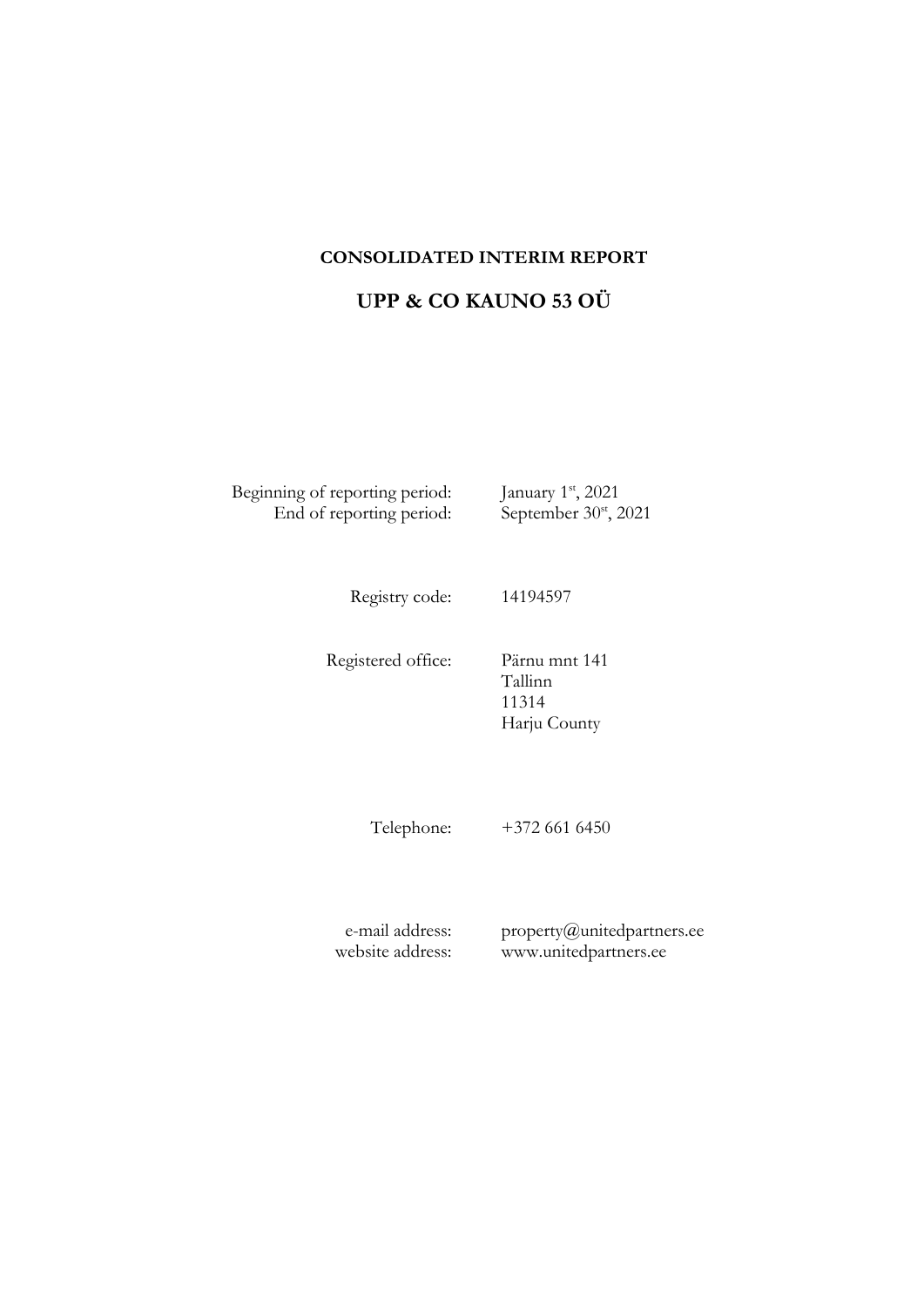## **MANAGEMENT REPORT**

### **General information**

UPP & CO Kauno 53 OÜ, the parent company of the consolidation group, was founded in order to acquire and manage investment property and involve additional capital for these transactions.

In 2017, the company acquired 100% holding in Promalita UAB, a company registered in the Republic of Lithuania, which owns a logistics centre near Vilnius. The net internal area of the centre is 21,232 m2 and it is fully rented out. Rimi retail chain is the anchor tenant.

The consolidation group considers the general (macroeconomic) condition of the operating environment to be good and its impact on economic performance is neutral. Likewise, the business operations of the consolidation group are not affected by seasonality as the economic activity is not cyclical by nature. The activities of the company have no major environmental and social impacts.

No risks related to fluctuations in currency exchange, interest and stock exchange rates have emerged during the financial year and the period of preparation of the report. Since the consolidation group was created solely for its current activities, there are no planned structural changes in business operations.

The management is not in possession of any information concerning trends, uncertainties, claims, obligations or events that could likely have a significant impact on the prospects of the consolidation group in the period following the reporting period outside the regular commercial activities of the consolidation group.

The commercial activities of the consolidation group constitute collecting income from rent, managing the real estate object, and servicing loan obligations. Loan obligations comprise bonds with a fixed interest rate and an investment loan whose interest is also fixed with a derivative contract. In terms of income, there is stable triple net lease income from lessees that is for the most part fixed with medium to long-term contracts and indexed according to inflation. Arising from the commercial activities of the consolidation group, its economic activities and financial results are generally not easily affected by various external factors.

### **Important events**

Apart from the COVID-19 outbreak, there were no significant events or changes in the Company or the consolidation group during the reporting period. There were no changes or major events in the logistics center or its tenants during the reporting period.

No significant R&D projects or related expenditures are foreseen in the current or subsequent periods. Nor has the Group entered into any commitments or guarantees that could materially affect the results of the next financial periods.

As of the end of the reporting period the property is fully leased.

#### **Comment on economic performance and management report**

Net rental income was 327 766 euros for the third quarter of 2021 (2020 third quarter: 325 693). Operating profit was 234 093 euros for the third quarter of 2021 (2020 third quarter: 254 848). Net income was 94 693 euros for the third quarter of 2021 (2020 third quarter: 99 323).

The consolidation group is profitable and the increase in retained earnings ensures the required flexibility for bond redemption in the future. The Company is not planning to disburse the retained earnings before bond redemption. The Company has gradually reduced its obligation towards OP Bank, which strengthens the cash flow of the Company and provides the fundamentals for increase in profitability in the future.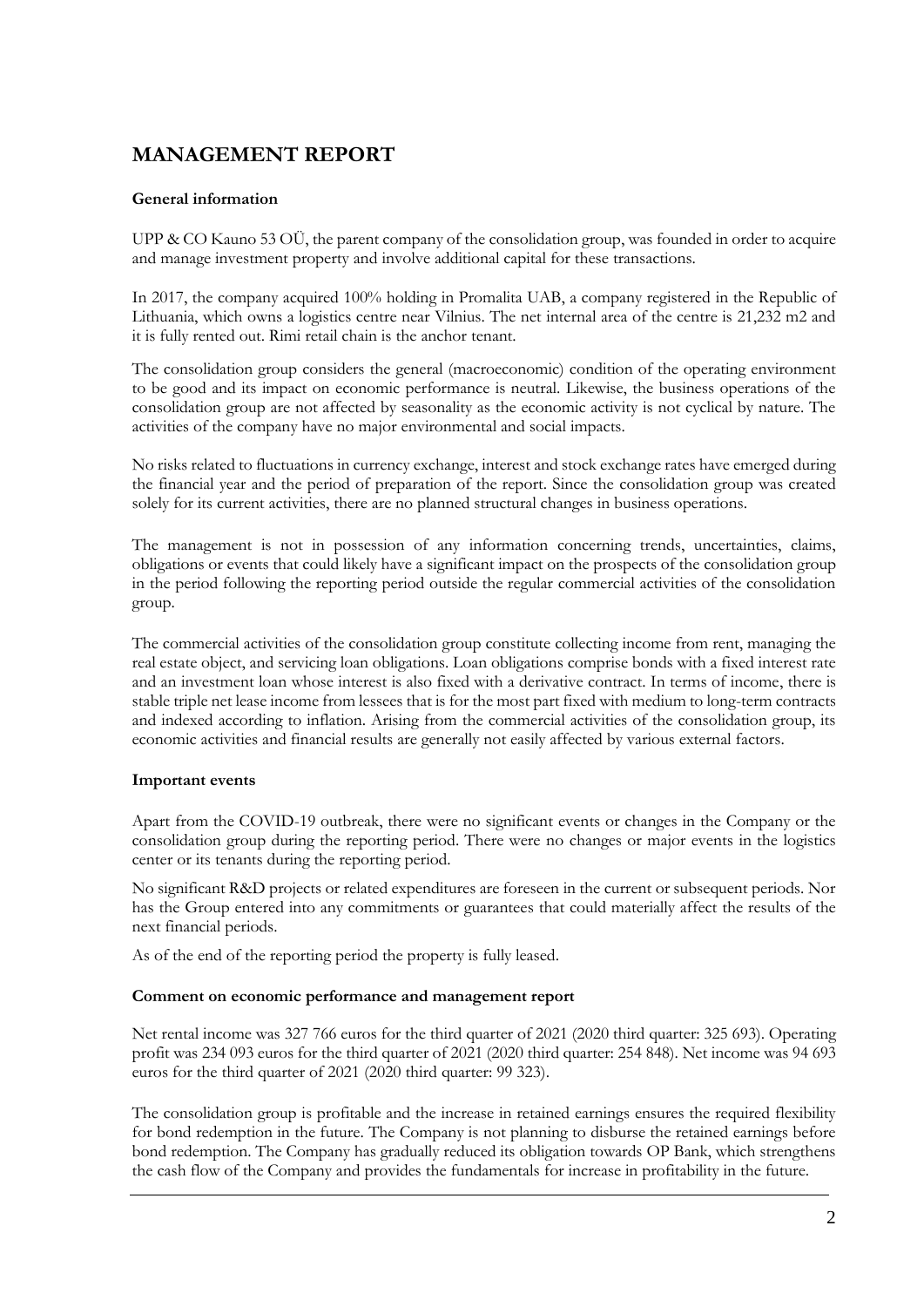No significant events other than regular operating activities, including the timely receipt of rent and utility charges, took place in the third quarter of 2021.

| Financial ratios of the Group | $20219$ months | $2020.9$ months |
|-------------------------------|----------------|-----------------|
| Net profit margin %           | 28,28%         | 29,88%          |
| Debt to equity ratio          | 8,23           | 8,74            |
| Debt ratio                    | 0,89           | 0.91            |
| Long-term debt ratio          | 0,72           | 0.89            |
| Return on equity %            | $16,60\%$      | 19,69%          |
| Equity ratio                  | 0,11           | 0.09            |
| Return on assets $\%$         | $1,66\%$       | 1,73%           |

#### **Formulas for ratios**

Net profit margin  $\%$  = total comprehensive income for the period/net rental income\*100 Debt to equity ratio  $=$  interest bearing liabilities/equity Debt ratio = liabilities/(liabilities+ equity)

Long-term debt ratio  $=$  long-term liabilities/(long-term liabilities  $+$  equity) Return on equity (ROE %) = (net profit/average equity for 12 months) \*100 Equity ratio  $=$  equity/average assets (12 months)

Return on assets (ROA %) = net profit/assets\*100

#### **Management board and Supervisory board**

The management board of UPP & CO Kauno 53 OÜ consists of one member: Marko Tali, Chairman of the Management Board.

The supervisory board of UPP & CO Kauno 53 OÜ consists of three members: Mart Tooming, Tarmo Rooteman, Hallar Loogma.

No remuneration or other benefits are provided to the members of the management board and the supervisory board.

Other than the management board and the supervisory board, the Company has no employees.

Member of Management Board Marko Tali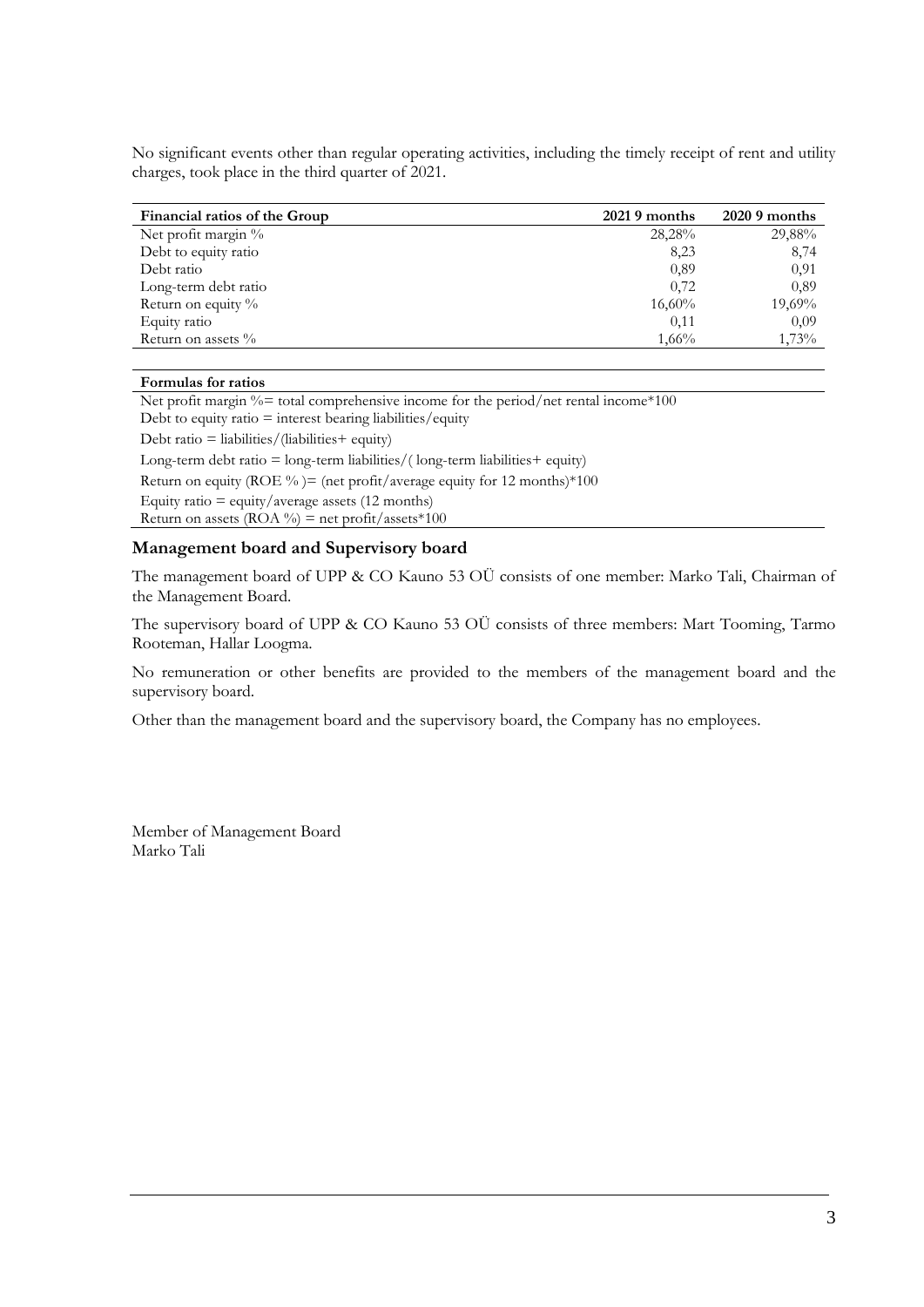# **CONSOLIDATED INTERIM ANNUAL ACCOUNTS**

## **CONSOLIDATED BALANCE SHEET**

(EUR)

| 30.09.2021                          |            | 30.09.2020    |  |
|-------------------------------------|------------|---------------|--|
| Cash                                | 533 519    | 360 058       |  |
| Receivables and prepayments         | 9 3 1 7    | 143 846       |  |
| Total current assets                | 542 836    | 503 904       |  |
|                                     |            |               |  |
| Investment properties               | 15 750 000 | 15 750 000    |  |
| Tangible fixed assets               | 4055       | 8938          |  |
| Goodwill                            | 480 311    | 693 779       |  |
| Total fixed assets                  | 16 234 366 | 16 452 717    |  |
| <b>TOTAL ASSETS</b>                 | 16 777 202 | 16 956 621    |  |
| Short-term loans payable            | 460 000    | 460 000       |  |
| Payables and prepayments            | 141 245    | 174 475       |  |
| <b>Total current liabilities</b>    | 601 245    | 634 475       |  |
| Long-term loans payable             | 12 080 184 | 12 540 184    |  |
| Long-term provisions                | 2 278 019  | 2 2 9 5 2 5 5 |  |
| Total non-current liabilities       | 14 358 203 | 14 835 439    |  |
| <b>TOTAL LIABILITIES</b>            | 14 959 448 | 15 469 914    |  |
|                                     |            |               |  |
| Share capital                       | 2 500      | 2 500         |  |
| Retained earnings                   | 1 815 254  | 1 484 207     |  |
| <b>TOTAL EQUITY</b>                 | 1817754    | 1 486 707     |  |
| <b>TOTAL LIABILITIES AND EQUITY</b> | 16 777 202 | 16 956 621    |  |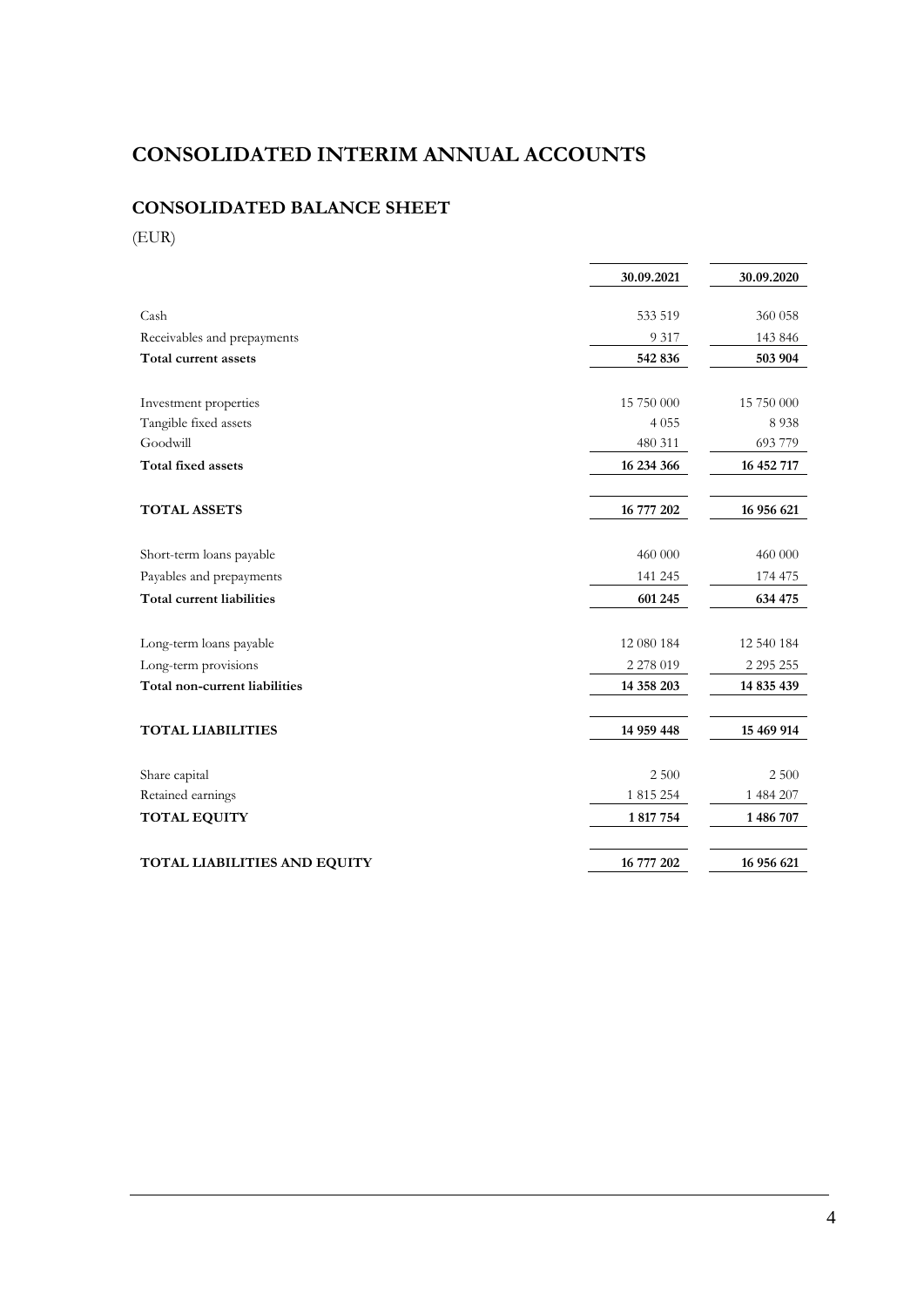### **CONSOLIDATED INCOME STATEMENT** (EUR)

**2021 Q3 2021 9 months 2020 Q3 2020 9 months** Sales revenue 327 766 985 069 325 693 979 782 Other operating expenses -38 920 -87 679 -15 965 -56 436 Staff costs -97 -290 -80 -240 Depreciation of fixed assets -54 656 -163 752 -54 800 -165 212 **Operating profit 234 093 733 348 254 848 757 894 Financial income (expenses) -120 528 -400 651 -138 577 -416 420 Profit before income tax 113 565 332 697 116 271 341 474** Income tax **-18 922** -54 079 -16 948 -48 684 **Net profit for financial year 94 643 278 618 99 323 292 790** including the share of the owners of the parent company in net profit 94 643 278 618 99 323 292 790